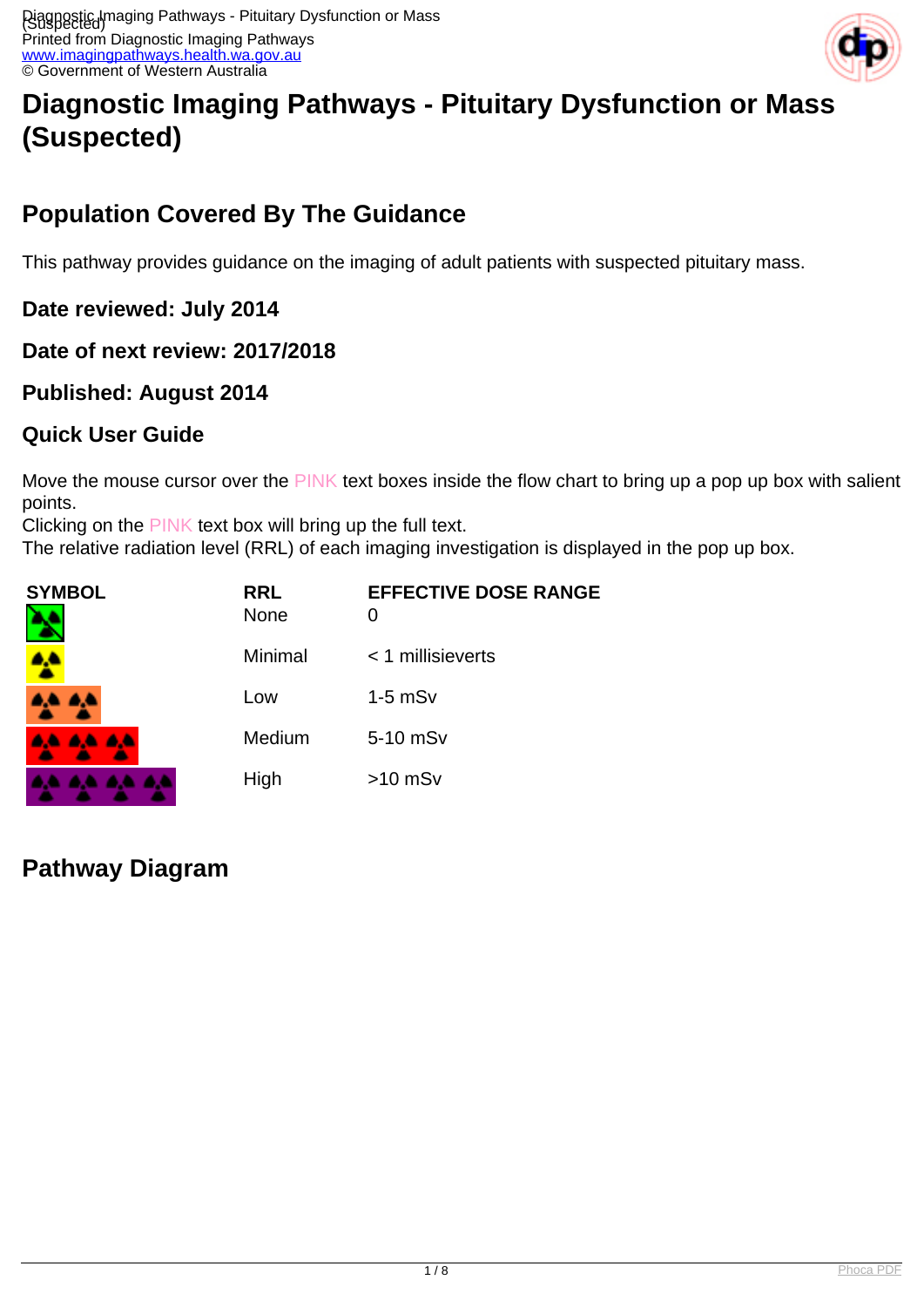Piagnostic Imaging Pathways - Pituitary Dysfunction or Mass Printed from Diagnostic Imaging Pathways [www.imagingpathways.health.wa.gov.au](http://www.imagingpathways.health.wa.gov.au/) © Government of Western Australia



Date reviewed: July 2014 Please note this pathway is subject to review and revision

## **Image Gallery**

Note: These images open in a new page



#### **1a Pituitary Microadenoma**

Image 1a (T1 weighted), 1b and 1c (T2 weighted) (Magnetic Resonance Imaging): There is a lesion seen within the pituitary gland centred to the right of the midline which is of high signal intensity on the T2 weighted imaging and shows slightly reduced signal intensity compared with adjacent pituitary on the T1 weighted imaging. Overall, the lesion measures up to 6mm. The lateral aspect of the lesion is abutting the medial aspect of the cavernous segment of the right internal carotid artery. The superior aspect of the

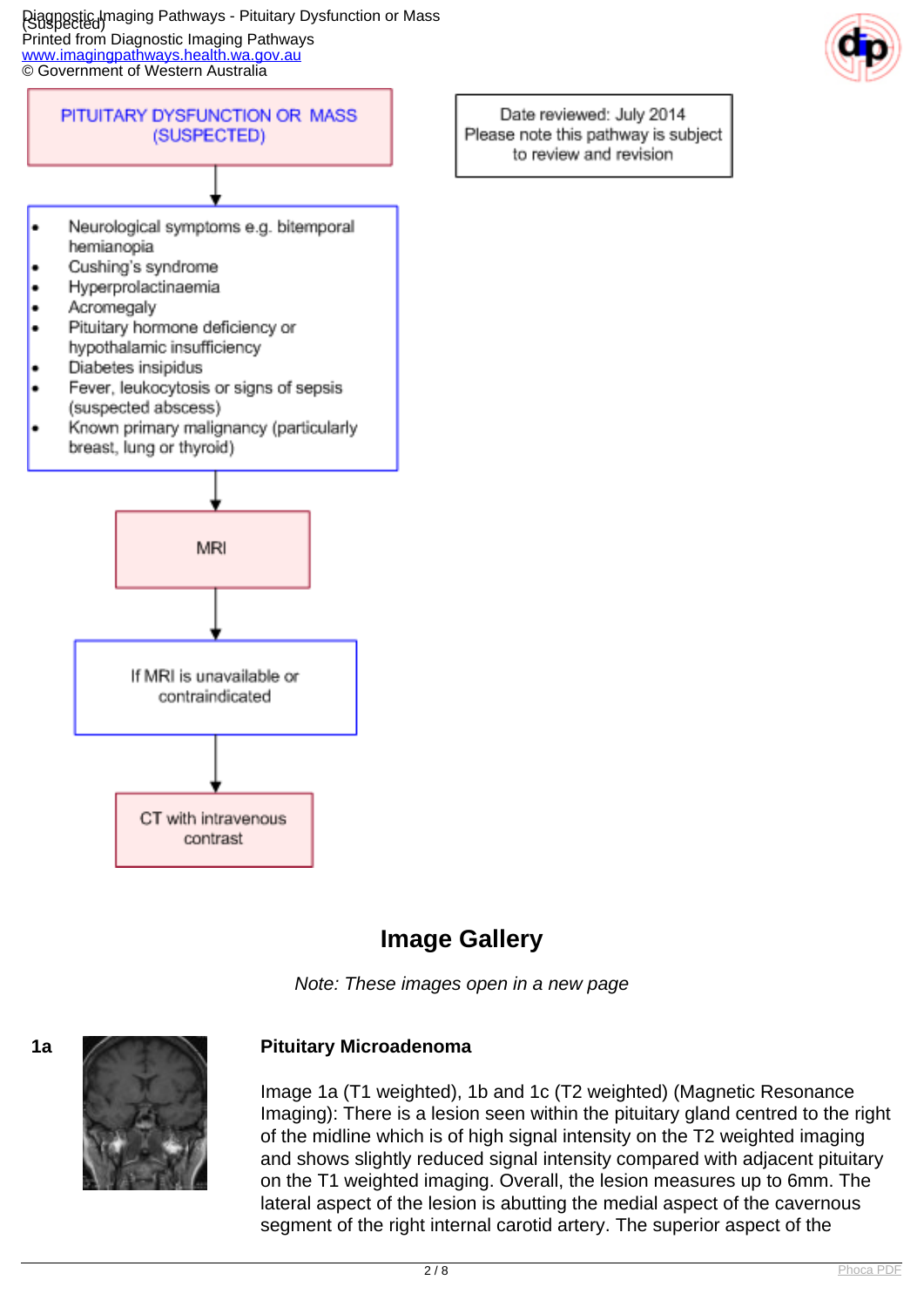Piagnostic Imaging Pathways - Pituitary Dysfunction or Mass Printed from Diagnostic Imaging Pathways [www.imagingpathways.health.wa.gov.au](http://www.imagingpathways.health.wa.gov.au/) © Government of Western Australia





pituitary is directly adjacent to the inferior aspect of the optic chiasm. The appearances are consistent with a pituitary microadenoma.



## **2a Pituitary Macroadenoma (Cushing's Disease)**

Image 2a and 2b (Magnetic Resonance Imaging): There is a 13mm right sided pituitary adenoma (arrows) causing deviation of the stalk to the left. Slight suprasellar extension is noted without impingement of the chiasm or optic nerves.



**1b**

**1c**



**3b**

**3d**

**3e**

#### **3a Pituitary Macroadenoma**

Image 3a and 3b: Post-mortem specimens showing a circumcribed nodular tumour arising from the anterior pituitary consistent with a macroadenoma.







**3c** Image 3c (H&E, x2.5) and 3d & 3e (H&E, x20): Histological sections demonstrating a circumscribed lesion composed of sheets of uniform polygonal cells with centrally placed nuclei and amphophilic cytoplasm. The features are consistent with a pituitary adenoma.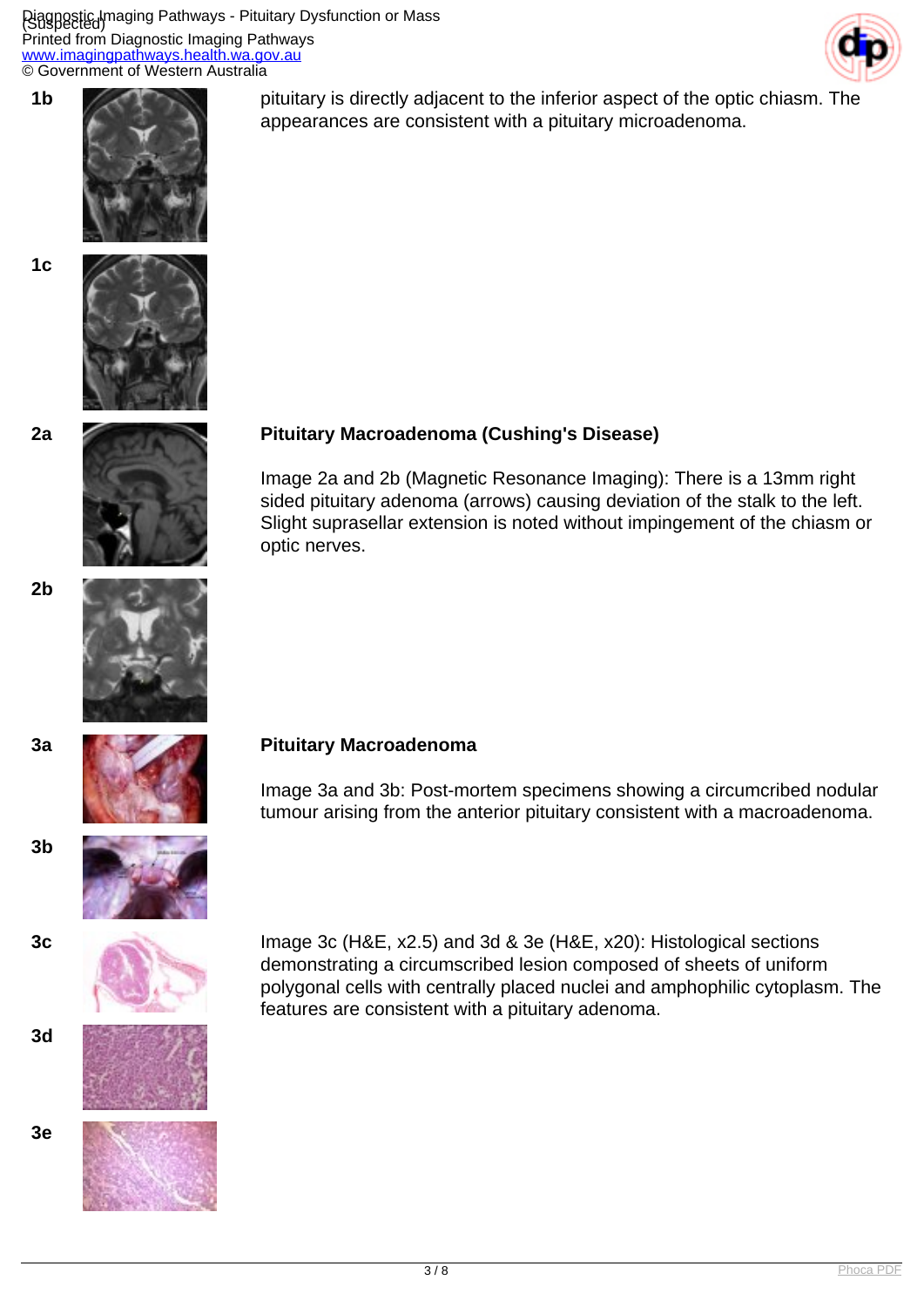

# **Teaching Points**

- A pituitary mass or pituitary fossa dysfunction may present clinically in a number of ways such as hormonal deficiency/excess, visual changes or headache
- A detailed history, examination and biochemical screening is required in conjunction with imaging
- MRI (Magnetic Resonance Imaging) with intravenous gadolinium is the modality of choice. It is accurate in the depiction of the pituitary gland, infundibulum, optic chiasm, cavernous sinuses and neighbouring vascular structures
- If MRI is contra-indicated or unavailable, a CT (Computed Tomography) with contrast is an alternative

# **Computed Tomography (CT) with IV Contrast**

- Coronal CT with intravenous contrast and thin slices is the preferred imaging modality if MRI is unavailable or contraindicated, and can produce diagnostic images [1](index.php?option=com_content&view=article&id=82&tab=references#1)
- Superior to MRI in demonstration of bony erosion. [2](index.php?option=com_content&view=article&id=82&tab=references#2)[,3](index.php?option=com_content&view=article&id=82&tab=references#3) CT is also more sensitive than MRI in detecting calcification of soft tissues [4](index.php?option=com_content&view=article&id=82&tab=references#4)
- There has been promising results in the use of dual-energy CT in differentiating sellar meningiomas and pituitary adenomas. The MR appearances of these two lesions can often be difficult to differentiate and often there can be contraindications to the use of MRI [5](index.php?option=com_content&view=article&id=82&tab=references#5)
- Inferior to MRI for distinguishing the tumour from the optic chiasm, and in diagnosis of cavernous sinus invasion [3,](index.php?option=com_content&view=article&id=82&tab=references#3)[6,](index.php?option=com_content&view=article&id=82&tab=references#6)[7](index.php?option=com_content&view=article&id=82&tab=references#7)
- Advantages: relatively less expensive and widely available
- Disadvantages: exposure to ionising radiation
- Information for consumers on Computed Tomography (CT) [InsideRadiology](http://insideradiology.com.au/pages/view.php?T_id=61#.U6pHdnbc-ec)

# **Magnetic Resonance Imaging (MRI)**

- Gadolinium enhanced MRI is the imaging modality of choice for investigation of suspected pituitary fossa lesion [6,](index.php?option=com_content&view=article&id=82&tab=references#6)[8-10](index.php?option=com_content&view=article&id=82&tab=references#8)
- The use of MRI pre operatively is well established, accuracy between pre operative imaging findings and surgical findings was high in this study [11](index.php?option=com_content&view=article&id=82&tab=references#11)
- Subtle microadenomas can be difficult to detect and a dynamic contrast enhanced study is often used to assist diagnosis [1,](index.php?option=com_content&view=article&id=82&tab=references#1)[12](index.php?option=com_content&view=article&id=82&tab=references#12)
- Superior diagnostic accuracy compared to CT. [2](index.php?option=com_content&view=article&id=82&tab=references#2),[3](index.php?option=com_content&view=article&id=82&tab=references#3),[6](index.php?option=com_content&view=article&id=82&tab=references#6),[13-15](index.php?option=com_content&view=article&id=82&tab=references#4)
- Advantages
	- Accurate depiction of the anatomy of the pituitary gland, infundibulum, optic chiasm, cavernous sinuses, and neighbouring vascular structures  $2,6,14,16$  $2,6,14,16$  $2,6,14,16$  $2,6,14,16$
	- $\circ$  Helps differentiate fat, haemorrhage and cystic areas from tumour tissue [17](index.php?option=com_content&view=article&id=82&tab=references#17)
- Disadvantages: expensive and limited availability
- MRI shows an incidental pituitary fossa lesion in approximately 10% of normal individuals [18](index.php?option=com_content&view=article&id=82&tab=references#18)
- The majority of these are microadenomas with macroadenomas being far less common [19](index.php?option=com_content&view=article&id=82&tab=references#19)
- There is considerable variation in clinical practice in relation to incidental pituitary lesions and the optimal management strategy is uncertain [20](index.php?option=com_content&view=article&id=82&tab=references#20)
- Serial imaging has shown that most incidental pituitary adenomas do not increase in size [21,22](index.php?option=com_content&view=article&id=82&tab=references#21)
- Information for consumers on Magnetic Resonance Imaging (MRI) [InsideRadiology](http://insideradiology.com.au/pages/view.php?T_id=53#.U6pISnbc-ec)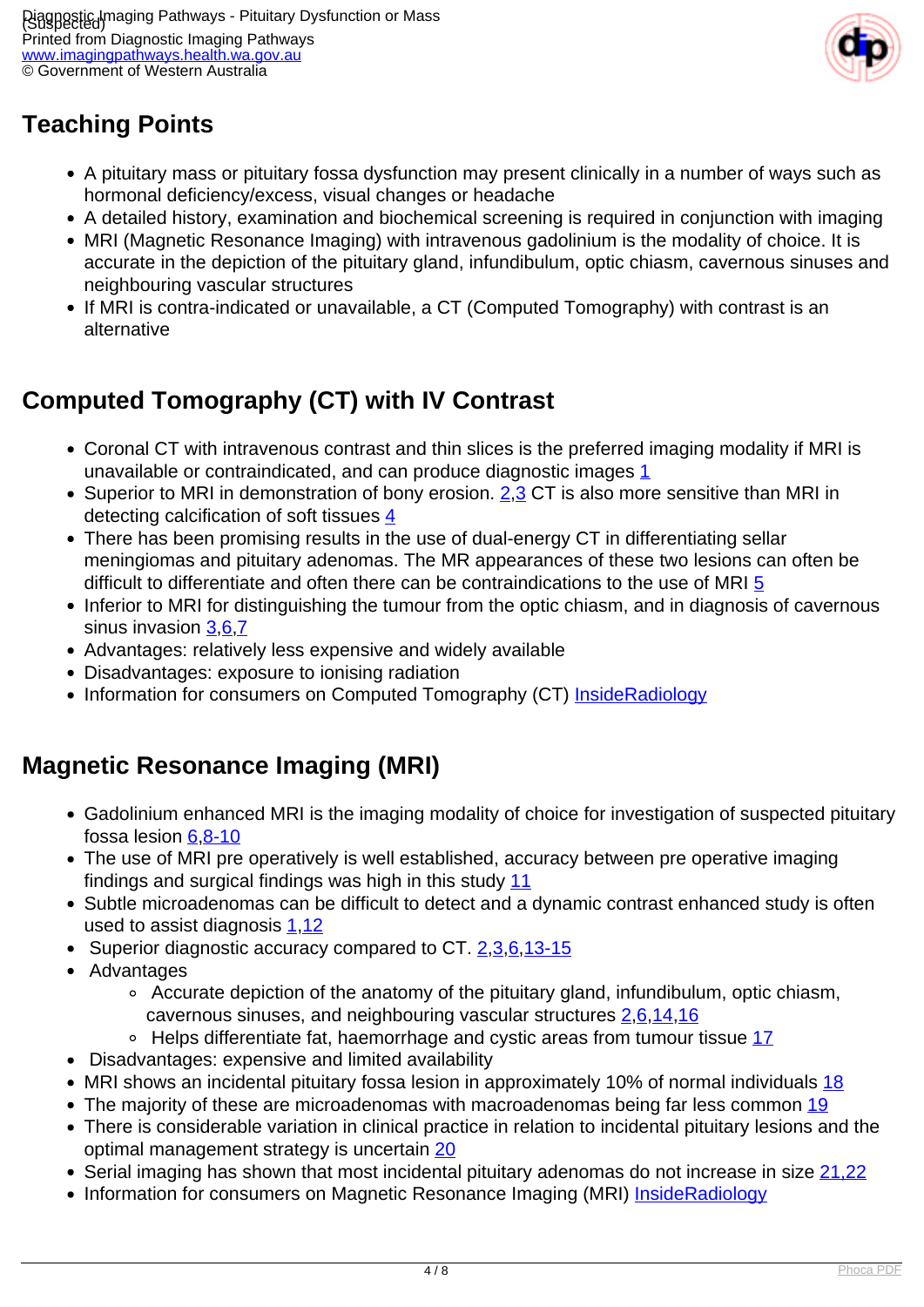Piagnostic Imaging Pathways - Pituitary Dysfunction or Mass Printed from Diagnostic Imaging Pathways [www.imagingpathways.health.wa.gov.au](http://www.imagingpathways.health.wa.gov.au/) © Government of Western Australia

## **Pituitary Fossa Mass**

- There are a number of causes for a pituitary fossa mass including [23](index.php?option=com_content&view=article&id=82&tab=references#23)
	- Pituitary adenoma
	- Meningioma
	- Metastasis
	- Germ Cell Tumour
	- Sarcoidosis
	- Tuberculosis
	- Pituitary Abscess
	- Aneurysm
	- Craniopharyngioma
- A pituitary fossa mass can present clinically in a number of ways including [24](index.php?option=com_content&view=article&id=82&tab=references#24)
	- Deficiency of one of more pituitary hormones
	- Hormone excess most commonly prolactin
	- Mass effects from an expanding lesion; e.g. bitemporal hemianopia
- Pituitary adenomas are the most common cause of a pituitary fossa mass they comprise between 10 -15 percent of all intracranial tumours and are the most common lesions arising in the sellar region.  $1,8,25$  $1,8,25$  $1,8,25$  Pituitary adenomas are also classified depending on the ability to secrete hormones, those secreting hormones are known as functional adenomas and those that do not are referred to as non-functional adenomas. [26](index.php?option=com_content&view=article&id=82&tab=references#26) They may secrete prolactin, TSH, GH, ACTH or gonadotropins. [8-10](index.php?option=com_content&view=article&id=82&tab=references#8) The most common pituitary adenomas are prolactinomas [27](index.php?option=com_content&view=article&id=82&tab=references#27)
- Metastatic disease to the pituitary has been reported in 26 percent of autopsy cases [28](index.php?option=com_content&view=article&id=82&tab=references#28) with the most common causes being metastatic disease from breast followed by lung and thyroid [29](index.php?option=com_content&view=article&id=82&tab=references#29)[,30](index.php?option=com_content&view=article&id=82&tab=references#30)
- Plain radiography is insensitive and nonspecific for evaluation of sellar pathology and is no longer used, however an enlarged or eroded sella may reflect a pituitary or parasellar lesion [8-10](index.php?option=com_content&view=article&id=82&tab=references#8)
- Pituitary microadenoma and even small pituitary macroadenomas are frequently associated with a normal sella size [8-10](index.php?option=com_content&view=article&id=82&tab=references#8)
- Pituitary adenomas can be classified radiologically in accordance with their size, microadenomas are classified as being <1cm and macroadenomas are classified as being ?1cm  $\frac{4}{5}$

## **References**

#### **Date of literature search: June 2014**

The search methodology is available on request. **[Email](index.php/contact-us)** 

References are graded from Level I to V according to the Oxford Centre for Evidence-Based Medicine, Levels of Evidence. [Download the document](http://www.cebm.net/wp-content/uploads/2014/06/CEBM-Levels-of-Evidence-2.1.pdf)

- 1. Zee CS, Go JL, Kim PE, Mitchell D, Ahmadi J. **Imaging of the pituitary and parasellar region.** Neurosurg Clin N Am. 2003;14:55-80, vi. (Review article). [View the reference](http://www.ncbi.nlm.nih.gov/pubmed/12690979)
- 2. Davis PC, Hoffman JC, Jr., Spencer T, Tindall GT, Braun IF. **MR imaging of pituitary adenoma: CT, clinical, and surgical correlation.** AJR Am J Roentgenol. 1987;148:797-802. (Level IV evidence). [View the reference](http://www.ncbi.nlm.nih.gov/pubmed/3030083)
- 3. Lundin P, Bergstrom K, Thuomas KA, Lundberg PO, Muhr C. **Comparison of MR imaging and CT in pituitary macroadenomas.** Acta Radiol. 1991;32:189-96. (Level IV evidence). [View the](http://www.ncbi.nlm.nih.gov/pubmed/2064861) [reference](http://www.ncbi.nlm.nih.gov/pubmed/2064861)
- 4. Mustafa OG, McGregor AM. **Diagnosis of pituitary disease.** Medicine. 2013;41:497-503. (Review article). [View the reference](http://www.sciencedirect.com/science/article/pii/S1357303913001928)



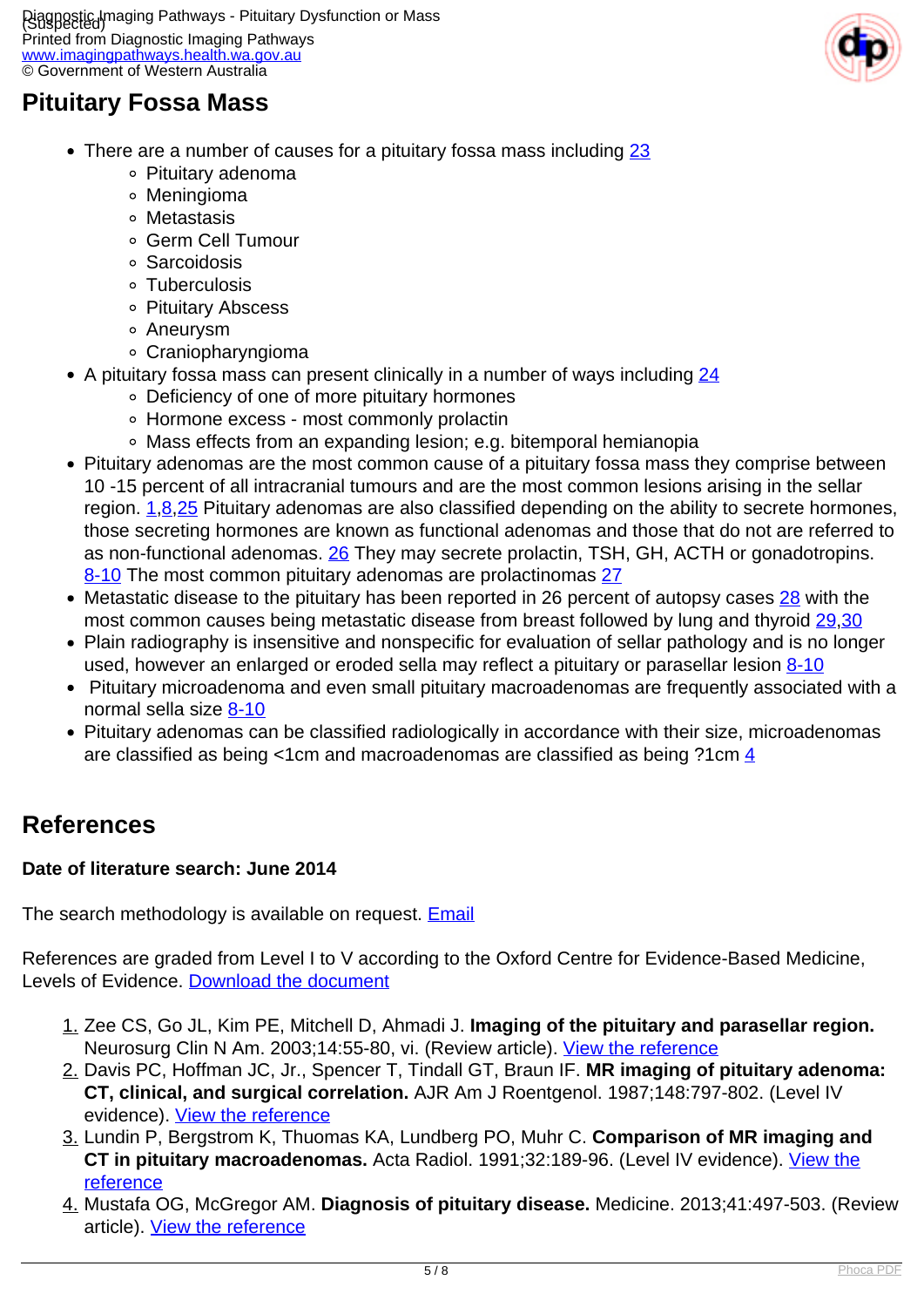

- 5. Wu LM, Li YL, Yin YH, Hou GQ, Zhu R, Hua XL, et al. **Usefulness of dual-energy computed tomography imaging in the differential diagnosis of sellar meningiomas and pituitary adenomas: preliminary report.** PLoS One. 2014;9:e90658. (Level II/III evidence). [View the](http://www.ncbi.nlm.nih.gov/pubmed/24594782) [reference](http://www.ncbi.nlm.nih.gov/pubmed/24594782)
- 6. Johnson MR, Hoare RD, Cox T, Dawson JM, Maccabe JJ, Llewelyn DE, et al. **The evaluation of patients with a suspected pituitary microadenoma: computer tomography compared to magnetic resonance imaging.** Clin Endocrinol (Oxf). 1992;36:335-8. (Level II evidence). [View the](http://www.ncbi.nlm.nih.gov/pubmed/1424165) [reference](http://www.ncbi.nlm.nih.gov/pubmed/1424165)
- 7. Stein AL, Levenick MN, Kletzky OA. **Computed tomography versus magnetic resonance imaging for the evaluation of suspected pituitary adenomas.** Obstet Gynecol. 1989;73:996-9. (Level III evidence). [View the reference](http://www.ncbi.nlm.nih.gov/pubmed/2726120)
- 8. FitzPatrick M, Tartaglino LM, Hollander MD, Zimmerman RA, Flanders AE. **Imaging of sellar and parasellar pathology.** Radiol Clin North Am. 1999;37:101-21, x. (Review article). [View the](http://www.ncbi.nlm.nih.gov/pubmed/10026732) [reference](http://www.ncbi.nlm.nih.gov/pubmed/10026732)
- 9. Naidich MJ, Russell EJ. **Current approaches to imaging of the sellar region and pituitary.** Endocrinol Metab Clin North Am. 1999;28:45-79, vi. (Review article). [View the reference](http://www.ncbi.nlm.nih.gov/pubmed/10207685)
- 10. Swallow CE, Osborn AG. **Imaging of sella and parasellar disease.** Semin Ultrasound CT MR. 1998;19(3):257-71. (Review article). [View the reference](http://www.ncbi.nlm.nih.gov/pubmed/9686688)
- 11. Cho CH, Barkhoudarian G, Hsu L, Bi WL, Zamani AA, Laws ER. **Magnetic resonance imaging validation of pituitary gland compression and distortion by typical sellar pathology.** J Neurosurg. 2013;119:1461-6. (Level III evidence). [View the reference](http://www.ncbi.nlm.nih.gov/pubmed/24032703)
- 12. Kanou Y, Arita K, Kurisu K, Tomohide A, Iida K. **Clinical implications of dynamic MRI for pituitary adenomas: clinical and histologic analysis.** J Clin Neurosci. 2002;9:659-63. (Level II evidence). [View the reference](http://www.ncbi.nlm.nih.gov/pubmed/12604278)
- 13. Nichols DA, Laws ER, Jr., Houser OW, Abboud CF. **Comparison of magnetic resonance imaging and computed tomography in the preoperative evaluation of pituitary adenomas.** Neurosurgery. 1988;22:380-5. (Level IV evidence). [View the reference](http://www.ncbi.nlm.nih.gov/pubmed/2832783)
- 14. Guy RL, Benn JJ, Ayers AB, Bingham JB, Lowy C, Cox TC, et al. **A comparison of CT and MRI in the assessment of the pituitary and parasellar region.** Clin Radiol. 1991;43:156-61. (Level IV evidence). [View the reference](http://www.ncbi.nlm.nih.gov/pubmed/2013189)
- 15. Kulkarni MV, Lee KF, McArdle CB, Yeakley JW, Haar FL. **1.5-T MR imaging of pituitary microadenomas: technical considerations and CT correlation.** AJNR Am J Neuroradiol. 1988;9:5-11. (Level III evidence). [View the reference](http://www.ncbi.nlm.nih.gov/pubmed/3124586)
- 16. Cottier JP, Destrieux C, Brunereau L, Bertrand P, Moreau L, Jan M, et al. **Cavernous sinus invasion by pituitary adenoma: MR imaging.** Radiology. 2000 215:463-9. (Level III evidence). [View the reference](http://www.ncbi.nlm.nih.gov/pubmed/10796926)
- 17. Kucharczyk W, Davis DO, Kelly WM, Sze G, Norman D, Newton TH. **Pituitary adenomas: highresolution MR imaging at 1.5 T.** Radiology. 1986;161:761-5. (Level III evidence). [View the](http://www.ncbi.nlm.nih.gov/pubmed/3786729) [reference](http://www.ncbi.nlm.nih.gov/pubmed/3786729)
- 18. Hall WA, Luciano MG, Doppman JL, Patronas NJ, Oldfield EH. **Pituitary magnetic resonance imaging in normal human volunteers: occult adenomas in the general population.** Ann Intern Med. 1994;120:817-20. (Level II evidence). [View the reference](http://www.ncbi.nlm.nih.gov/pubmed/8154641)
- 19. Molitch ME, Russell EJ. **The pituitary "incidentaloma".** Ann Intern Med. 1990;112:925-31. (Review article). [View the reference](http://www.ncbi.nlm.nih.gov/pubmed/2187392)
- 20. Howlett TA, Como J, Aron DC. **Management of pituitary incidentalomas. A survey of British and American endocrinologists.** Endocrinol Metab Clin North Am. 2000;29:223-30, xi. (Level V evidence). [View the reference](http://www.ncbi.nlm.nih.gov/pubmed/10732273)
- 21. Feldkamp J, Santen R, Harms E, Aulich A, Modder U, Scherbaum WA. **Incidentally discovered pituitary lesions: high frequency of macroadenomas and hormone-secreting adenomas results of a prospective study.** Clin Endocrinol (Oxf). 1999;51:109-13. (Level II evidence). [View](http://www.ncbi.nlm.nih.gov/pubmed/10469480) [the reference](http://www.ncbi.nlm.nih.gov/pubmed/10469480)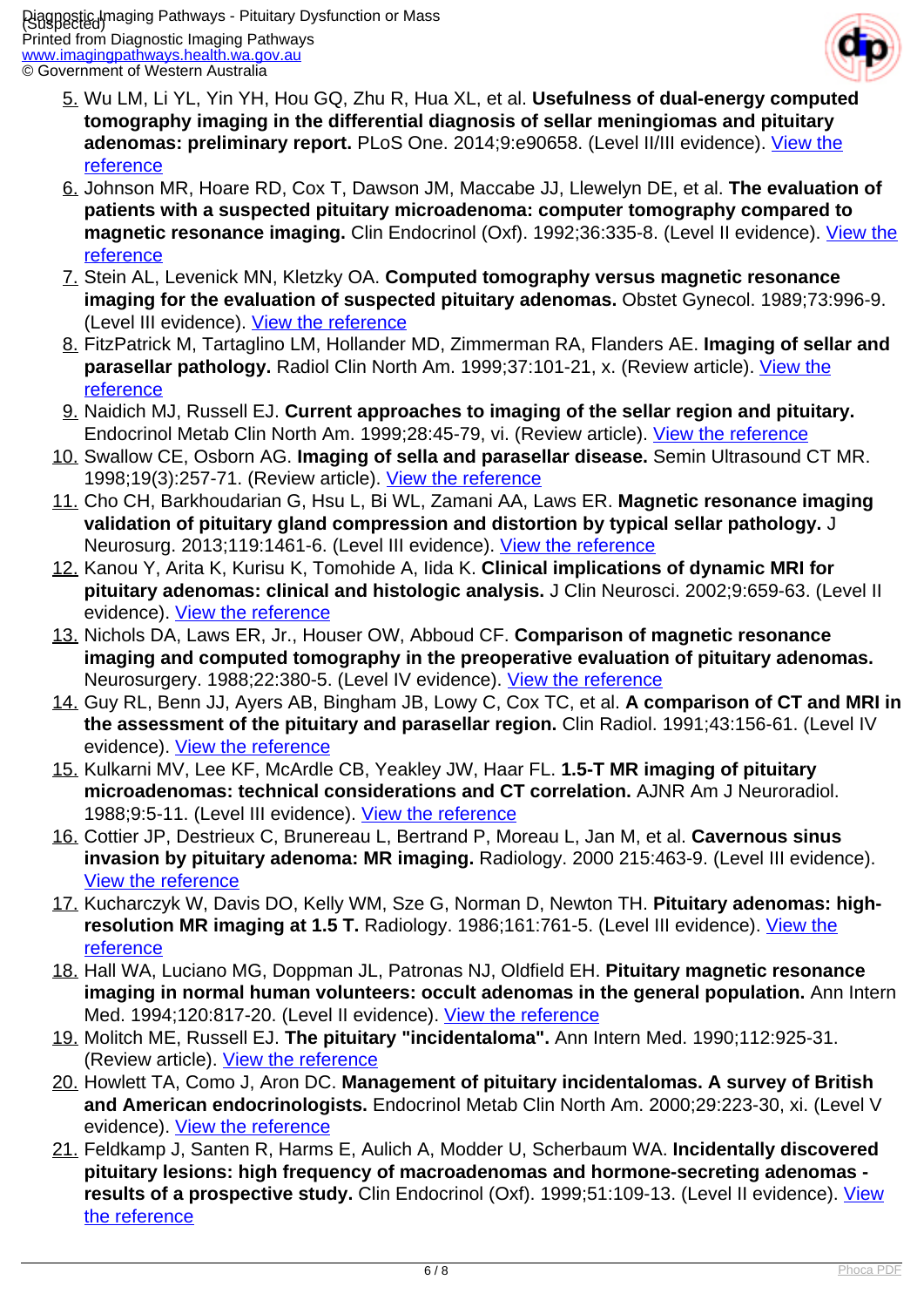

- 22. Donovan LE, Corenblum B. **The natural history of the pituitary incidentaloma.** Arch Intern Med. 1995;155:181-3. (Level II evidence). [View the reference](http://www.ncbi.nlm.nih.gov/pubmed/7811127)
- 23. Connor SE, Penney CC. **MRI in the differential diagnosis of a sellar mass.** Clin Radiol. 2003;58:20-31. (Review article). [View the reference](http://www.ncbi.nlm.nih.gov/pubmed/12565204)
- 24. Hurley DM, Ho KK. **MJA Practice Essentials--Endocrinology. 9: Pituitary disease in adults.** Med J Aust. 2004;180:419-25. (Review article). [View the reference](http://www.ncbi.nlm.nih.gov/pubmed/15089738)
- 25. Rennert J, Doerfler A. **Imaging of sellar and parasellar lesions.** Clin Neurol Neurosurg. 2007;109:111-24. (Review article). [View the reference](http://www.ncbi.nlm.nih.gov/pubmed/17126479)
- 26. Lucas JW, Zada G. **Imaging of the pituitary and parasellar region.** Semin Neurol. 2012;32:320-31. (Review article). [View the reference](http://www.ncbi.nlm.nih.gov/pubmed/23361479)
- 27. Famini P, Maya MM, Melmed S. **Pituitary magnetic resonance imaging for sellar and parasellar masses: ten-year experience in 2598 patients.** J Clin Endocrinol Metab. 2011;96:1633-41. (Level I evidence). [View the reference](http://www.ncbi.nlm.nih.gov/pubmed/21470998)
- 28. Morita A, Meyer FB, Laws ER, Jr. **Symptomatic pituitary metastases.** J Neurosurg. 1998;89:69-73. (Level II evidence). [View the reference](http://www.ncbi.nlm.nih.gov/pubmed/9647174)
- 29. Abrams HL, Spiro R, Goldstein N. **Metastases in carcinoma; analysis of 1000 autopsied cases.** Cancer. 1950;3:74-85. (Level I evidence). [View the reference](http://www.ncbi.nlm.nih.gov/pubmed/15405683)
- 30. Pisaneschi M, Kapoor G. **Imaging the sella and parasellar region.** Neuroimaging Clin N Am. 2005;15:203-19. (Review article). [View the reference](http://www.ncbi.nlm.nih.gov/pubmed/15927868)

## **Information for Consumers**

| Information from this website                                                                                                                                        | Information from the Royal<br><b>Australian and New Zealand</b><br><b>College of Radiologists' website</b>                                                                                                                                                                                                                                                               |
|----------------------------------------------------------------------------------------------------------------------------------------------------------------------|--------------------------------------------------------------------------------------------------------------------------------------------------------------------------------------------------------------------------------------------------------------------------------------------------------------------------------------------------------------------------|
| <b>Consent to Procedure or Treatment</b><br><b>Radiation Risks of X-rays and Scans</b><br><b>Computed Tomography (CT)</b><br><b>Magnetic Resonance Imaging (MRI)</b> | <b>Computed Tomography (CT)</b><br><b>Contrast Medium (Gadolinium versus</b><br>lodine)<br><b>Gadolinium Contrast Medium</b><br><b>Iodine-Containing Contrast Medium</b><br><b>Magnetic Resonance Imaging (MRI)</b><br><b>Radiation Risk of Medical Imaging During</b><br><b>Pregnancy</b><br><b>Radiation Risk of Medical Imaging for</b><br><b>Adults and Children</b> |

## **Copyright**